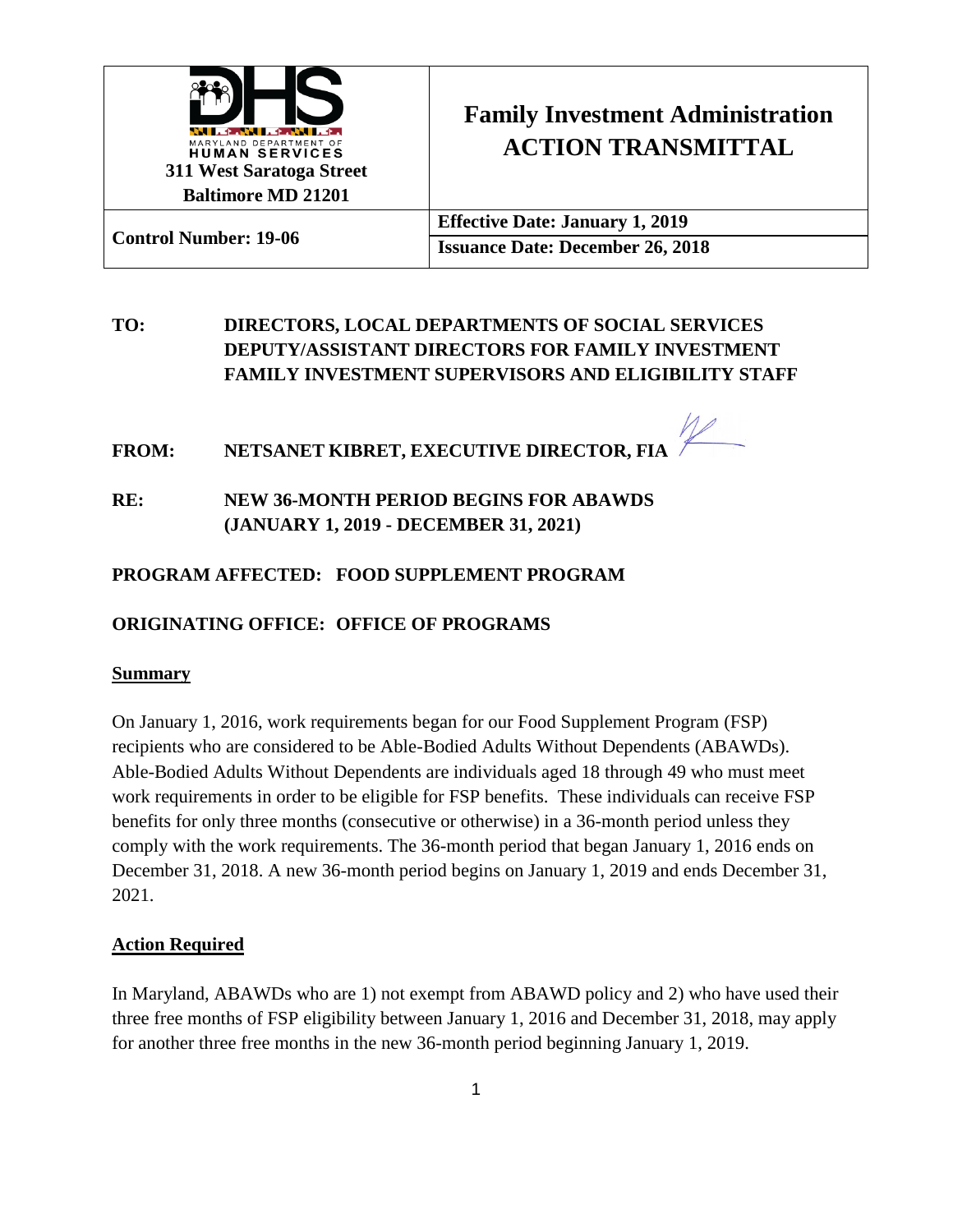| <b>ABAWD – EXEMPT JURISDICTIONS</b>                                                                                                                                                                                                                                                                                                                      | <b>ABAWD-MANDATORY</b><br><b>JURISDICTIONS</b>                                                                                                                                                                                                                                                                 |
|----------------------------------------------------------------------------------------------------------------------------------------------------------------------------------------------------------------------------------------------------------------------------------------------------------------------------------------------------------|----------------------------------------------------------------------------------------------------------------------------------------------------------------------------------------------------------------------------------------------------------------------------------------------------------------|
| <b>Allegany County</b><br><b>Baltimore City</b><br>2.<br><b>Caroline County</b><br>3.<br>Cecil County<br>4.<br>Dorchester County<br>5.<br><b>Garrett County</b><br>6.<br><b>Harford County</b><br>7.<br><b>Kent County</b><br>8.<br>Queen Anne's County<br>9.<br>10. Somerset County<br>11. Talbot County<br>12. Wicomico County<br>13. Worcester County | <b>Anne Arundel County</b><br><b>Baltimore County</b><br>3. Calvert County<br><b>Carroll County</b><br>4.<br>5. Charles County<br><b>Frederick County</b><br>6.<br><b>Howard County</b><br>7.<br><b>Montgomery County</b><br>8.<br>9. Prince George's County<br>10. St. Mary's County<br>11. Washington County |

## **CARES Procedures**

CARES derives ABAWD status for each member of the Food Supplement Program assistance unit and displays it on the **ELIG** screen in the **SYSAB** field.

On the **ELIG** screen, the **YE** valid value indicates the system has determined an individual to be an ABAWD. A **NO** valid value indicates the system has determined an individual to be exempt from ABAWD rules. CARES identifies ABAWDs based on old policies; therefore, case managers must determine the ABAWD status independent of CARES and update the coding to reflect the correct status.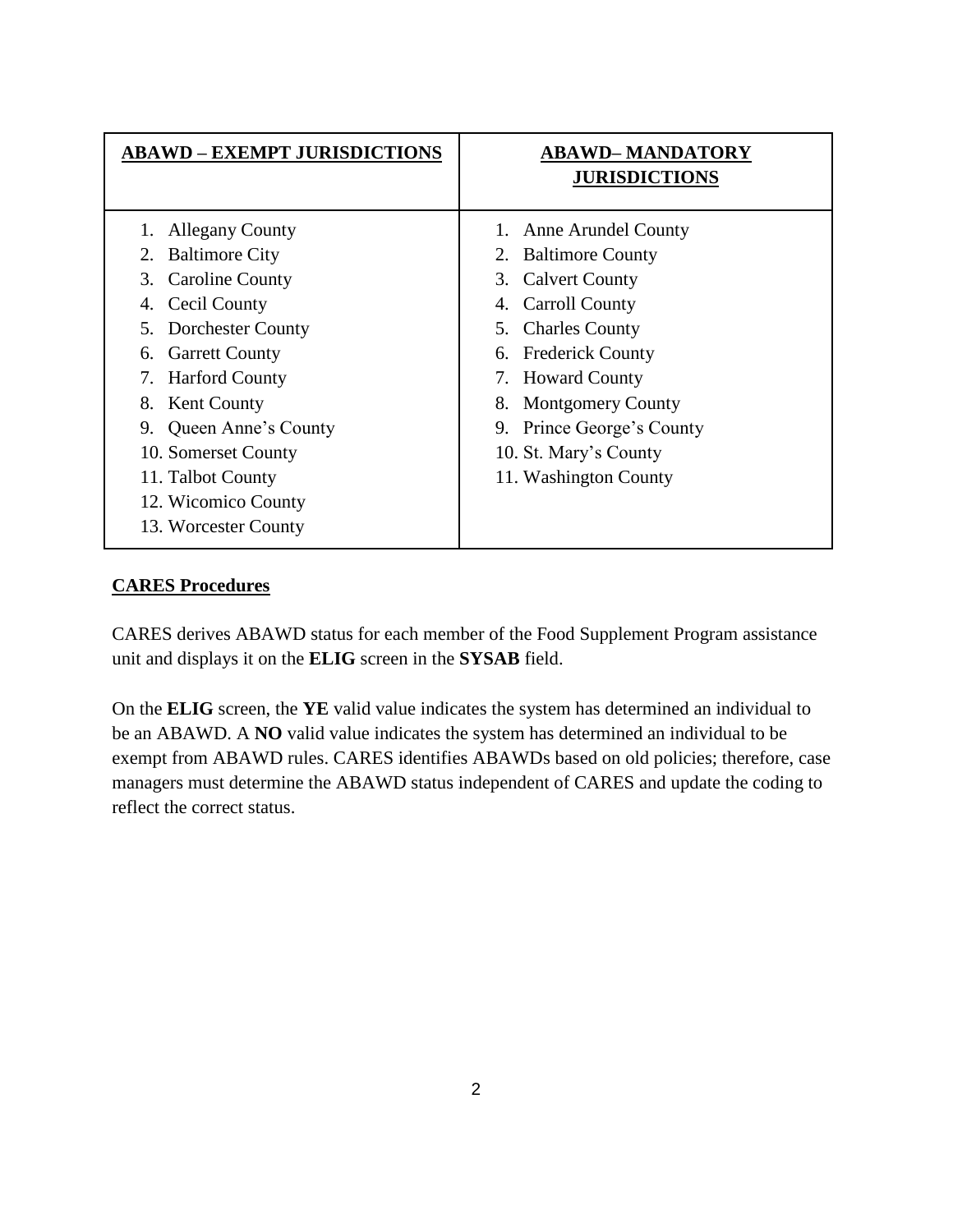```
 FINALIZE NON-FINANCIAL ELIGIBILITY RESULTS - ELIG ELIG A
                     RAK28L 12 03 18 01
AU ID 123456789 Prog FS Prog Type S Med Cvrg Grp 
Confirm y Two Parent MOE Reason Codes DHMH Ref 
 AU AU Status AU Stat Appl Begin Pd Thru ---Penalty--- 
Stat Reasons Date Date Date Date Type End Date 
 A 120318 120118 120118 
-------------------------------------------------------------------------------
First Last Rel V Finl --Stat-- Rsn Appl Begin Pd Thru St Penalty SYSAB
Name Name Resp Date Date Date Date MA Type Date 
ABBA BEE SE OT RE A 120318 120118 120118 120118
Message 2308 
2308 BNFT CTR MUST BE ENTERED WHEN ABAWD STATUS = YE OR OVERRIDE = CY 
  14-EDRS 20-ABAWD
```
To start the new 36-month ABAWD period in CARES, the case manager must update the **Bnf Ctr** field on the ABAWD Maintenance screen (ABWD).

To do this, first ensure that **YE** is coded under the **SYSAB** field on the **ELIG** screen.

● Press **Enter.**

If a customer previously received benefits, the number of benefit months will reflect in the **Bnf Ctr** field.

- Change the number back to **0** in the actual month of application
- Press **Enter**

In the example below, the ABAWD AU received one month of full benefits for December.

```
UPDATE
                       ABAWD MAINTENANCE
                                                         ABWD
                                                  PAGE: 01
Month 12 18
AU Number 123456782
           --Requirements-- -Waive/Exemp-
     Eisst
Name
ABBA BEE SE RE A 018 __________
Message 2308
2308 BNFT CTR MUST BE ENTERED WHEN ABAWD STATUS = YE OR OVERRIDE = CY
PF1-HELP PF3-CANCEL PF7-PG BCK PF8-PG FWD
```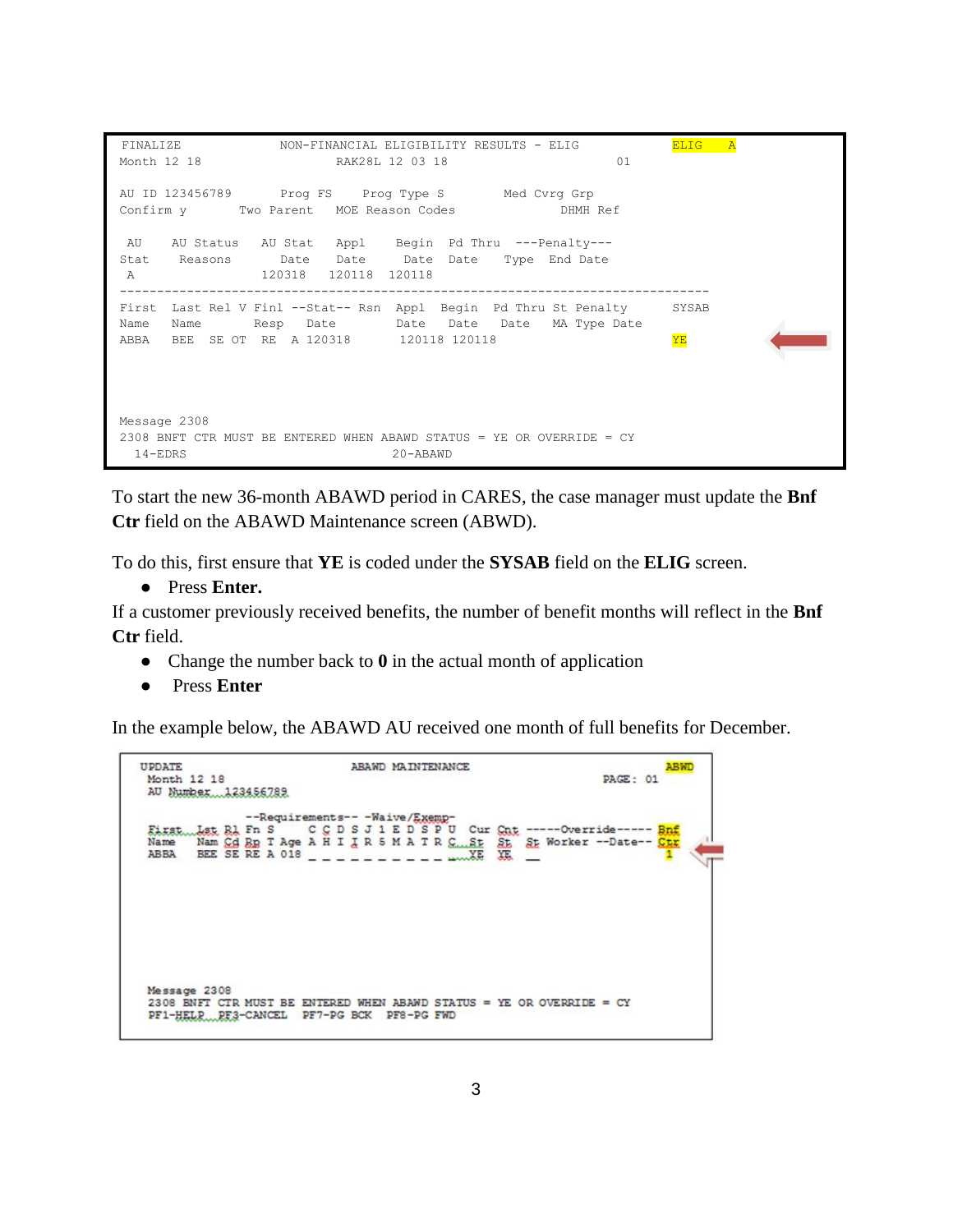As of January, 1, 2019, the ABAWD clock restarts. The case manager should change the **Bnf Ctr** to 0 (zero), making the household eligible for three free months.

| <b>UPDATE</b><br>ABAWD MAINTENANCE<br>Month 01 19<br>AU Number123456789 |                                                                                                                                                                                                                                 | <b>ABWD</b><br>PAGE: 01 |
|-------------------------------------------------------------------------|---------------------------------------------------------------------------------------------------------------------------------------------------------------------------------------------------------------------------------|-------------------------|
|                                                                         |                                                                                                                                                                                                                                 |                         |
| Name<br>ABBA                                                            | --Requirements-- -Waive/Exemp-<br>Eixst Lite Bl Fn S C C D S J 1 E D S P U Cur Cut ----Override----- But<br>Nam Gd 8p T Age A H I J R 5 M A T R S. 8t 8t Worker -- Date-- Gtz<br>BEE SE RE A 018 _ _ _ _ _ _ _ _ _ _ _ _ _ _ XE | <b>RAY28K 12 03 18</b>  |
| Message 2339<br>2339 REVIEW CLIENT'S ABAWD COUNTER                      | PF1-HELP RF2-CANCEL PF7-PG BCK PF8-PG FWD                                                                                                                                                                                       |                         |

Remember, if a previous month's benefit was a partial issuance, then the ongoing month should be 0 (zero) to allow for receipt of three full months of benefits.

#### Non-compliance with ABAWD work requirements

- 1. For one person households not complying with the ABAWD requirements:
- On the **STAT** screen enter the reason code **526** (did not meet ABAWD work requirements) in the **AU Status** field. Press enter.
- Fast path to the **DONE** screen.
- Confirm FS denial or closing on the **ELIG** screen. Press enter.
- Confirm **FSFI** screen with \$0 benefit.

2. For two or more persons in a FSP household non-compliant with ABAWD work requirements:

- On the **STAT** screen enter the individual reason code **526** (DID NOT MEET ABAWD WORK REQUIREMENTS) for the non-compliant individual. Press **PF4**.
- Fast path to the **DONE** screen.
- Confirm the individual denial or closing. The non-compliant individual's Financial Responsibility code is **NM**. Press enter.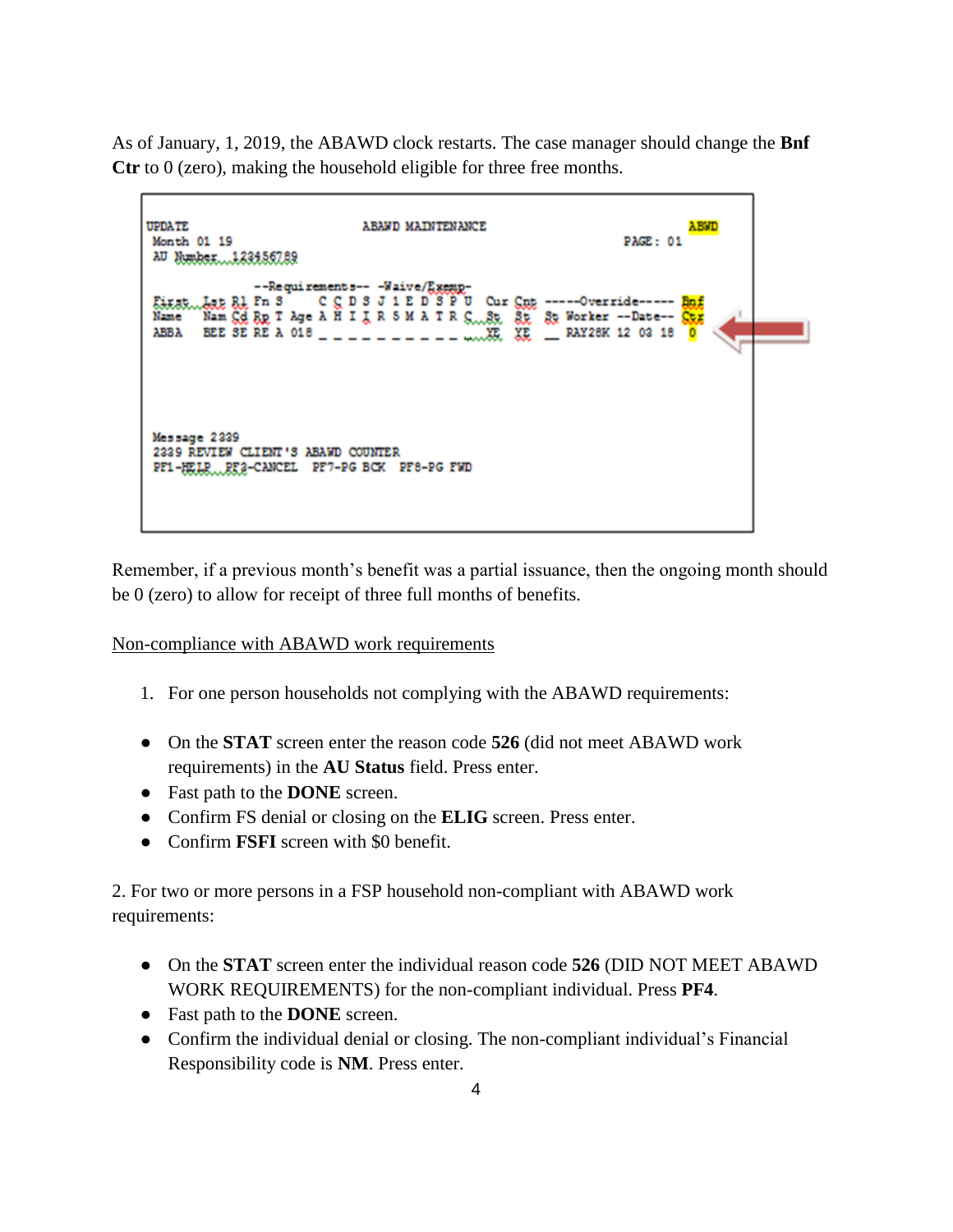**Reminder**: Always clearly document case actions in the narrative by pressing **PF21** from the **ADDR** screen.

#### Customer notices

Continue to issue warning letters to customers whose cases are due to close at the end of 2018 for non-compliance with ABAWD requirements. The warning letter should also inform the customer that they are eligible for three additional months beginning in 2019 upon reapplying and approval for benefits.

#### Monitoring ABAWDs

Continue monitoring and tracking ABAWDs through ABAWD Direct. There are no procedural changes to the use of ABAWD Direct.

## **Policy Reminders**

Meeting the ABAWD work requirement means:

- Working at least 80 hours per month, averaged to 20 hours per week.\*
- If self-employed, working at least 120 hours per month, averaged to 30 hours per week.\*
- Participating in and complying with a Workforce Investment Act program, Trade Adjustment Assistance Act program, or Employment and Training program (other than job search or job search training program) for 20 hours per week.
- Participating in a work experience program governed by the Fair Labor Standards Act (FLSA) requirements.
- Participating in a Workfare program.
- Volunteering at a non-profit organization for a minimum of 20 hours per week.
- Any combination of the above for a total of 20 hours per week.

**\*Note**: An employed or self-employed person working a minimum of 30 hours weekly **or**  earning weekly wages at least equal to the federal minimum wage multiplied by 30 hours is exempt from the SNAP work provisions. Therefore, the caseworker must calculate if the customer's weekly wage is at least equal to the federal minimum wage times 30 hours. If the customer meets this exemption, he or she meets an exemption from the ABAWD work requirements

Since ABAWDs are eligible for only three free months of benefits during the new fixed 36 month period (from January 1, 2019 – December 31, 2021), we must identify those months very carefully using the following guidelines: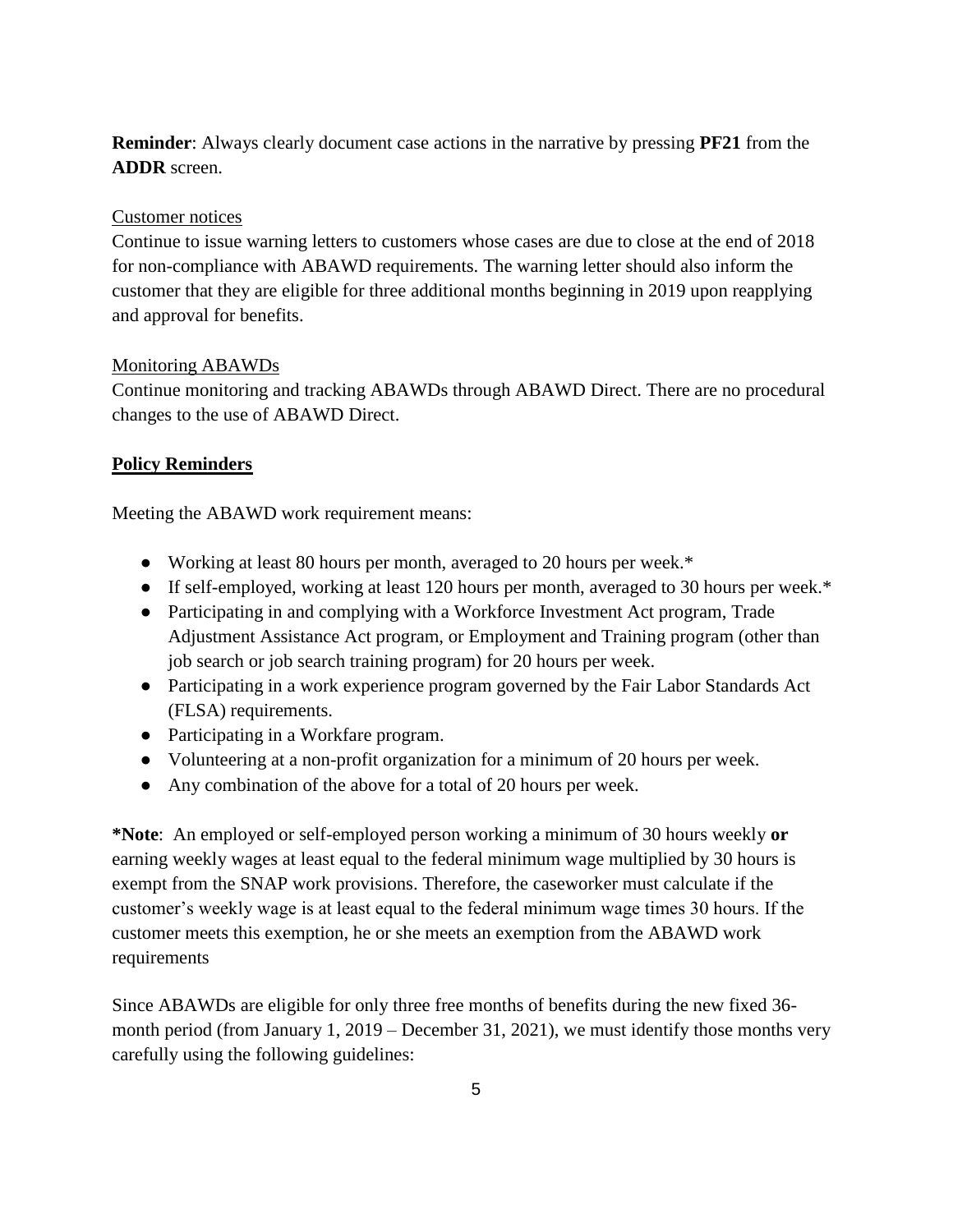- Free months are months during which an ABAWD receives Food Supplement Program benefits for a full benefit month without meeting the work requirement (as described above).
- A prorated month does not count as one of the three free months of eligibility.
- A free month can occur at any time during the fixed 36-month period and the months do not need to be consecutive.
- If a customer is ineligible to receive FSP due to ABAWD rules, Expedited FSP should also be denied.

Refer to FSP Manual Sections:

- FSP Section 106 ABAWDs
- FSP Section 130 Work Requirements

#### **Payment Accuracy**

Local departments must confirm that FSP applicants have not used their three free months in another state or another jurisdiction within Maryland. Issuing benefits to ABAWDs who are not in compliance with ABAWD requirements, and who have used their three free months in another state or jurisdiction during the new 36-month period will result in an agency error.

#### **Inquiries**

Please direct policy questions to FIA Policy by completing the [FIA Policy Information Request Form](http://kb.dhs.maryland.gov/family-investment-administration/contact-us-with-your-fia-program-eligibility-policy-question/) found on Knowledge Base as shown in the screenshot below.

| <b>M.I. ROLLAND ROLL</b><br><b>Knowledge Base</b>                                                                                                                                                                                                                                                        | Q<br>Search                                                                                                                                                                                                                                                                                                                                                                                                                                                                                                                                                                                                                                                                                                                                                                                                                                                          |                                                                                                                                                                                                                                                                                                              |
|----------------------------------------------------------------------------------------------------------------------------------------------------------------------------------------------------------------------------------------------------------------------------------------------------------|----------------------------------------------------------------------------------------------------------------------------------------------------------------------------------------------------------------------------------------------------------------------------------------------------------------------------------------------------------------------------------------------------------------------------------------------------------------------------------------------------------------------------------------------------------------------------------------------------------------------------------------------------------------------------------------------------------------------------------------------------------------------------------------------------------------------------------------------------------------------|--------------------------------------------------------------------------------------------------------------------------------------------------------------------------------------------------------------------------------------------------------------------------------------------------------------|
| Family Investment Administration<br><b>Action Transmittain</b><br>$\bullet$<br>Ad Hoc Reporting Information                                                                                                                                                                                              | Contact us with your FIA Program Eligibility<br><b>Policy Question</b>                                                                                                                                                                                                                                                                                                                                                                                                                                                                                                                                                                                                                                                                                                                                                                                               | Contact Us<br><b>HUMAN SERVICES</b><br>Labelle Hillgrove<br>FIA. Ombudsman                                                                                                                                                                                                                                   |
| <b>Bulletins</b><br>Contact us with your FIA Program<br>Eligibility Policy Question $\rightarrow$<br>Ø<br><b>FIA Dator</b><br>FIA Training on The Hub<br>Forms<br>Manuals<br>Medical Assistance Information<br>National Directory of State Contacts<br>∞<br>Office of Home Energy Programs<br>∞<br>Diane | <b>FIA Policy Information Request</b><br>Have a FIA policy question? Click on the link to complete a Policy Information Request. Your<br>question will be routed directly to the Bureau of Policy.<br>Questions will be answered within 48 business hours. If a question requires further research.<br>you will be notified that there will be a delay and kept apprised of the status. Remember to<br>review the policy manuals, Action Transmittals, and forms found on Knowledge Base<br>(http://kb.dhs.maryland.gov/family-investment-administration/) prior to submitting a request;<br>many times the answer to your question can be found through our online resources.<br>Technical questions regarding CARES functions should be directed to the Bureau of Systems<br>Development and Management at fia.bsdm@maryland.gov.<br>* Required<br>Email address * | Phone: 410-767-7327<br>311 W. Saratoga Street<br>Baltimore, MD 21201-3500<br>Email: labelle,hillgrove@marvland.gov<br><b>HUMAN SERVICES</b><br>Yolanda M. Dockery<br>FIA, Chief of Staff<br>311 W. Saratoga Street<br>Phone: 410-767-7670<br>Baltimore, MD 21201-3500<br>Email: yolanda.dockery@maryland.gov |

For systems questions, please email [fia.bsdm@maryland.gov.](mailto:fia.bsdm@maryland.gov)